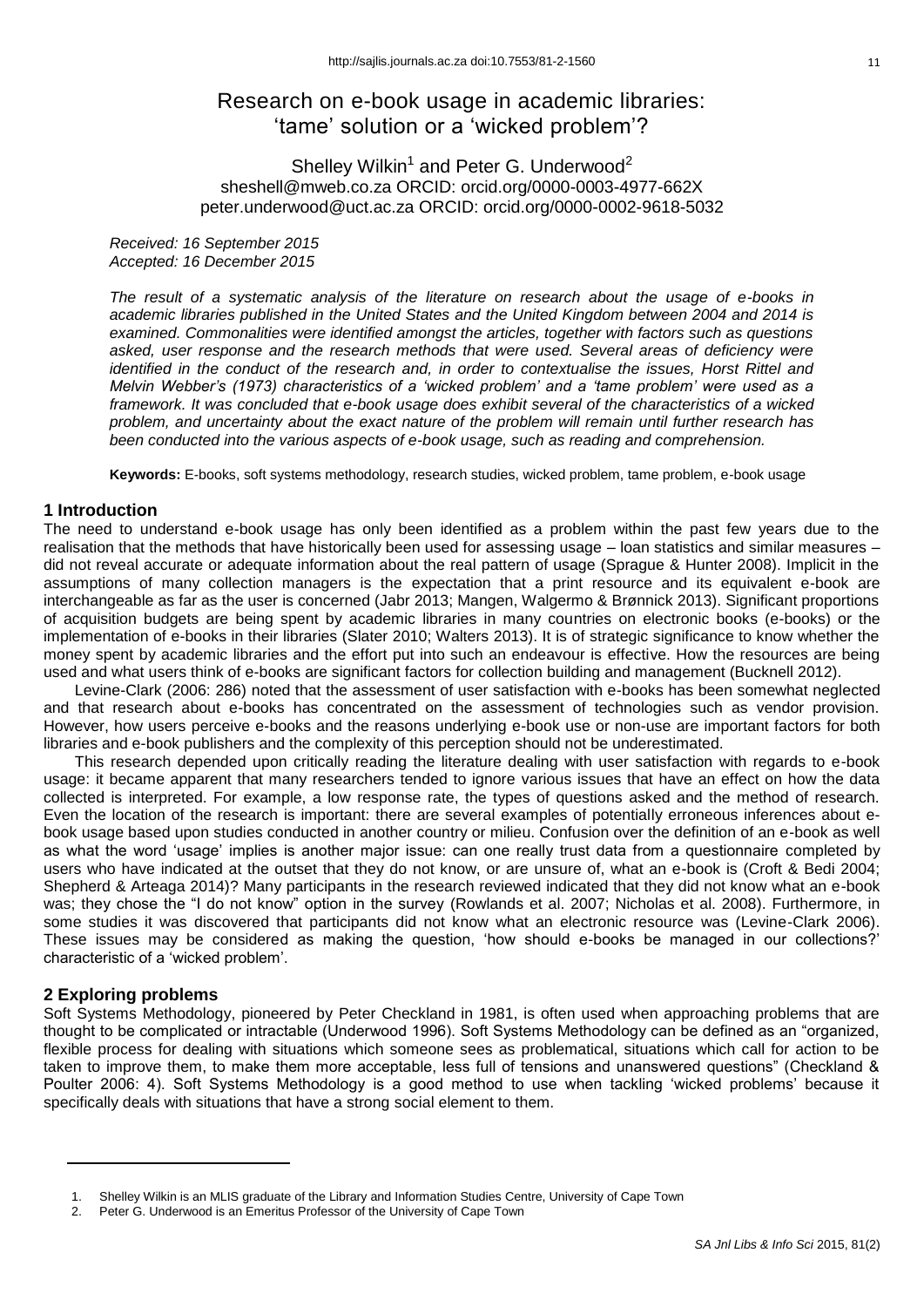## **2.1 Wicked problems**

The term 'wicked problem' can be described as referring "to that class of social system problems which are ill-formulated, where information may be confusing, where there are many clients and decision makers with conflicting values, and where the ramifications in the whole system are thoroughly confusing" (Churchman 1967: B-141). The term was introduced in 1967 by Horst Rittel and developed with Melvin Webber in a paper published in 1973 entitled 'Dilemmas in a general theory of planning' (Rittel & Webber 1973). Rittel and Webber (1973) clarified the usage of the word 'wicked' in 'wicked problem' as implying that they are tricky and elusive and little influenced by social and political factors (Kreuter et al. 2004: 442; Rittel & Webber 1973: 160). The authors spoke about how the sense of 'wickedness' refers to the difficulty of determining a solution or solutions, rather than any assertion of intrinsic evil. Wicked problems have also been referred to as "ill-structured problems" by Mitroff and Mason (1980: 339) and as "social messes" by Ackoff (1974: 21), who coined the term because he believed that there was no suitable word to describe a "system of problems".

Rittel and Webber stated that a wicked problem should have ten characteristics. The characteristics are:

- 1. there is no definite formulation for a wicked problem;
- 2. wicked problems have no stopping rules:
- 3. solutions to wicked problems are not true or false, but better or worse;
- 4. there is no immediate and no ultimate test of a solution to a wicked problem;
- 5. every solution to a wicked problem is a 'one-shot operation'; because there is no opportunity to learn by trial-anderror, every attempt counts significantly;
- 6. wicked problems do not have an enumerable (or exhaustively describable) set of potential solutions, nor is there a well-described set of permissible operations that may be incorporated into the plan;
- 7. every wicked problem is essentially unique;
- 8. every wicked problem can be considered to be a symptom of another [wicked problem];
- 9. the causes of a wicked problem can be explained in numerous ways. the choice of explanation determines the nature of the problem's resolution; and
- 10.[with wicked problems,] the planner has no right to be wrong (Rittel & Webber 1973: 161; Ritchey 2013: 4).

Examples of wicked problems offered by Conklin (2005: 8) and Ritchey (2013: 2) include such questions as to whether to build the highway through the city or around it and how should crime and violence be dealt with in schools. These examples meet the ten characteristics of a 'wicked problem' and they also have a human or social element to them that will affect any decision made. Other issues where wicked problems are commonly found include healthcare, poverty and terrorism, to name just a few (Batie 2008: 1176).

Ritchey (2013: 3) notes that the criteria for a 'wicked problem' can be limited to four or five characteristics as the original set of characteristics contains elements of repetition and that the set could be simplified. There is not complete agreement on which are the unique factors. A typical example of this approach is the analysis conducted by Burns, Hyde and Killett (2013), who proposed a simplified set:

- 1. wicked problems have no definitive formulation;
- 2. the search for a solution to a wicked problem is 'open-ended';
- 3. solutions are not true-or-false, but good or bad;
- 4. there are no rules or criteria to determine how a wicked problem should be explained; and
- 5. a wicked problem is a symptom of another problem.

## **2.2 Tame problems**

Rittel and Webber introduced the notion of a 'tame problem', which they also referred to as a 'benign problem', as problems with which scientists and engineers encounter, grapple and attempt to solve. Examples are activities such as finding a solution to a mathematical equation or achieving checkmate in a chess game within a certain number of moves (Rittel & Webber 1973: 160). These two examples of tame problems show that there is a clear objective, and it will be readily apparent whether or not the problem has been solved.

A problem is considered 'tame' if it has the following characteristics or distinguishing features (Conklin 2005: 9; Ritchey 2013: 2):

- 1. a well-defined and stable problem statement;
- 2. it belongs to a similar class of problems which are solved in a similar way;
- 3. the solution can be objectively evaluated as right or wrong;
- 4. a definite stopping point it is apparent when a solution has been reached;
- 5. solutions can be easily tried and abandoned; and
- 6. it comes with a limited set of alternative solutions.

A tame problem, then, has a clear beginning and end (Hancock 2010: 34) and is susceptible to solution using analytical methods or approaches used by researchers in their relevant disciplines (Kreuter et al. 2004: 442).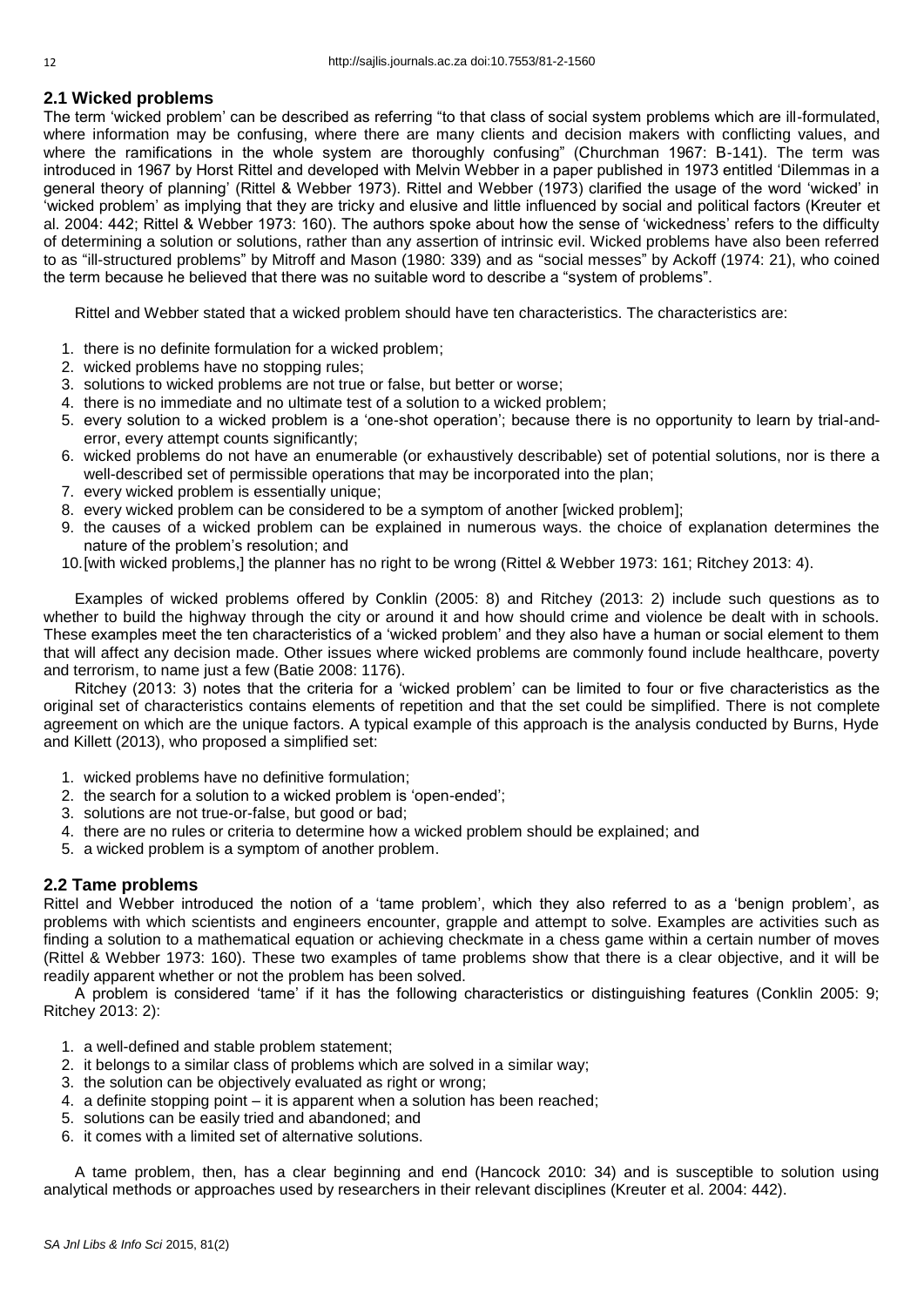#### **2.3 Differences between tame and wicked problems**

There are four factors that can be considered to distinguish a wicked problem from a tame problem. Table 1, which is based on the Conklin (2005) and Ritchey (2013) formulation discussed in section 2.2, lists the factors and identifies the differences between a tame problem and a wicked problem.

| Table 1 Characteristics of a tame problem and a wicked problem |  |  |
|----------------------------------------------------------------|--|--|
|----------------------------------------------------------------|--|--|

|   | <b>Characteristic</b>        | <b>Tame Problem</b>                                                                                                                                                                                                    | <b>Wicked Problem</b>                                                                                                                                                                                                                                                       |
|---|------------------------------|------------------------------------------------------------------------------------------------------------------------------------------------------------------------------------------------------------------------|-----------------------------------------------------------------------------------------------------------------------------------------------------------------------------------------------------------------------------------------------------------------------------|
|   | The problem                  | A well-defined and stable problem statement.<br>Has a clear definition of what the problem is<br>and, as a result, it is also possible to 'unveil'<br>the solution                                                     | Wicked problems have no definitive<br>formulation. No agreement about what the<br>problem is and each attempt to create a<br>solution results in the problem changing                                                                                                       |
| 2 | The role of the stakeholders | Belongs to a similar class of problems usually<br>solved in a similar way. The cause of the<br>problem can be determined by experts in the<br>relevant field through the use of scientific data                        | There are no rules or criteria to determine how<br>the problem should be explained.<br>Stakeholders will have differing ideas about<br>what the problem is and the causes of the<br>problem                                                                                 |
| 3 | The 'stopping rule'          | The solution can be objectively evaluated as<br>being right or wrong. The search stops when it<br>is recognised that the problem is solved                                                                             | The search for a solution is open-ended. There<br>is no definitive solution to such a problem and,<br>as a result, the task ends when external forces<br>(such as time and budget) prevail; the search<br>is 'open-ended'                                                   |
| 4 | The nature of the problem    | The solution can be objectively evaluated as<br>right or wrong. The problem is similar to other<br>problems that have protocols in place to<br>achieve a solution; a potential solution is either<br>'true' or 'false' | Solutions are not 'true' or 'false' but 'good' or<br>'bad'. As every problem is unique, and there is<br>no set protocol in place, solutions are based<br>on the multiple judgements and opinions of the<br>stakeholders. The problem may be a symptom<br>of another problem |

**Source** Kreuter et al. 2004: 443; Batie 2008: 1177; Burns, Hyde & Killett 2013: 515

A tame problem can be solved, but a wicked problem is incapable of solution. Instead, the effects of wicked problems can only be 'resolved' for a period before the issue recurs (Norton 2005: 132). Conklin, in the course of an interview, concurs, indicating that the recourse is to "negotiate shared understanding and shared meaning about the problem and its possible solutions" amongst the stakeholders (Conklin, Basadur & VanPatter 2007: 4).

#### **3 The research problem**

Vendors supply circulation statistics that show e-books are being used: however, they do not provide information about the reasons behind use, how e-books are being perceived and user satisfaction with the format (Al, Soydal & Tonta 2010). Consequently, there has been an interest in investigating e-book usage and user satisfaction at a deeper level: as a result, many studies have been conducted. The results must be interpreted with care: research that has been conducted in the United States, for example, cannot unhesitatingly be compared with the results of research conducted in the United Kingdom, even if it was conducted in the same year. Each country and, even, its individual states or provinces, is unique and cannot easily be compared with another, because the demographics of the population (such as age, education, culture and economic background) differ. Despite this, the published literature indicates that attempts at comparison are made.

The aim of the study was to discover whether the issue of e-book usage in academic libraries constitutes a 'wicked problem' or a 'tame problem'. The implication of the latter finding would be that the characteristics, nature, effects and use of e-books can be comprehensively and completely described and understood; the implication of the former is that no reliable and stable conditions of sufficient generality can yet be ascertained.

A total of forty journal articles describing research on e-book usage conducted in the United States and the United Kingdom, spanning a ten-year period (2004-2014), were collected and analysed. These articles ranged from a dissertation (Brown 2009) to articles published by vendors (Springer 2013; JISC Collections 2009) with academics using the same study and analysing it (Shelburne 2009; Nicholas et al. 2008), and finally academics and librarians surveying their own institutions (Levine-Clark 2006). While each article had the issue of e-book usage in common, the aims of the articles differed, resulting in a representation of a variety of research methods, target populations, questions and results. The research was analysed, looking for various factors and commonalities, such as:

- 1. location;
- 2. user response;
- 3. demographics (age, gender and academic status);
- 4. method of research used for data collection;
- 5. what part of the institution was surveyed (faculty or whole university);
- 6. questions asked; and
- 7. results and recommendations.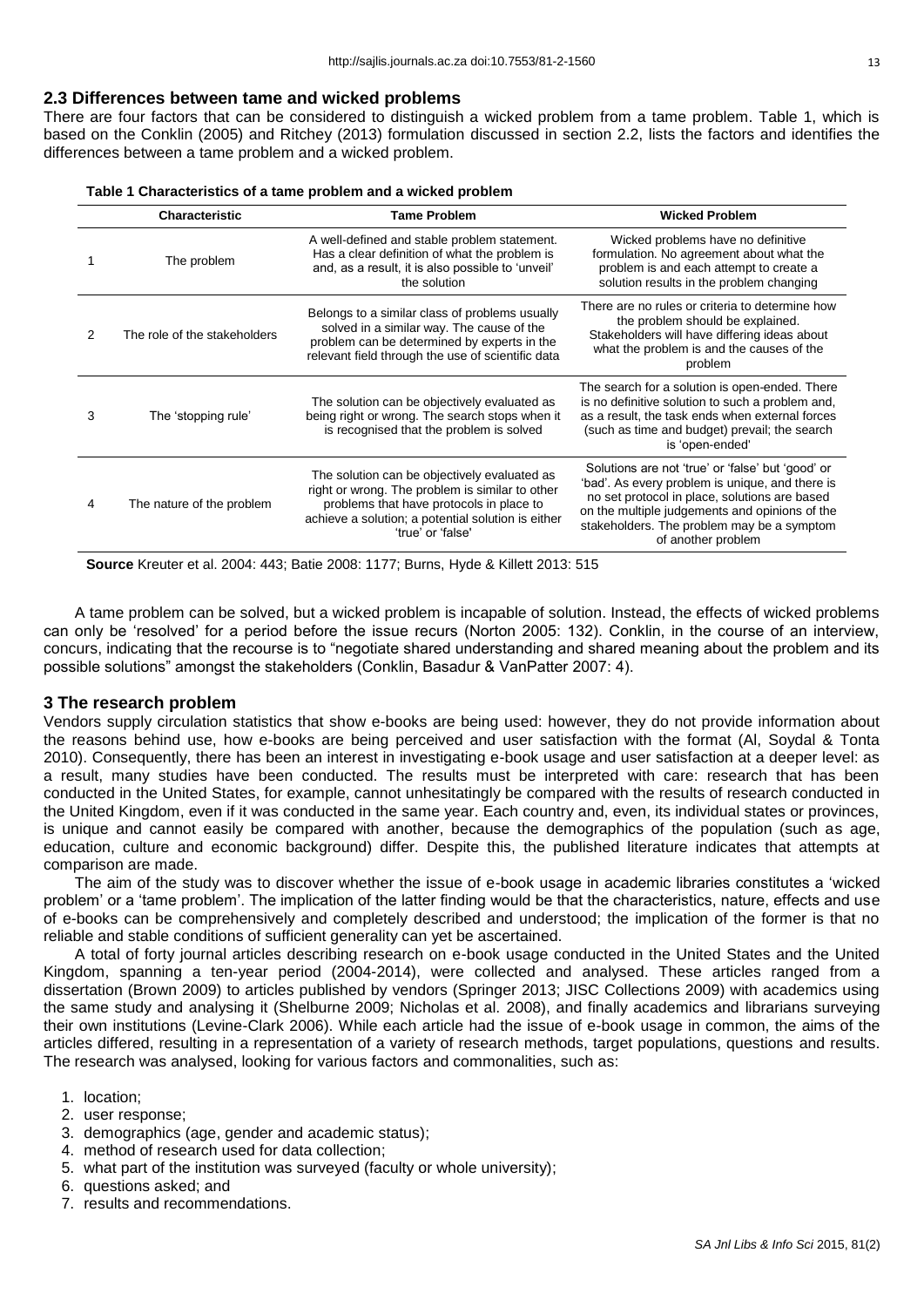Another important issue is that of vendor-funded research. While research conducted by e-book platforms such as Springer and ebrary provides interesting results pertaining to user satisfaction, the question of whether they can be considered independent and reliable arises. Preference was given to research that was not vendor-funded.

## **4 Limitations and exclusions**

The extent of the research is limited in that the findings are based largely on journal articles published over the course of the ten-year period (2004-2014) and that only articles written in the English language have been consulted. Additionally, a major limitation is the sole reliance on the literature, a substantial proportion of which is only available on the internet, to conduct the research. The thought processes of the researchers are unknown and, without personal discussion, remain unknowable, so conclusions can only be drawn from what is provided in the literature.

Some of the research material encountered was excluded from the final selection, even though it fitted the date and location parameters, mainly because the focus of the material was not exclusively on e-book usage or because of the mode of distribution. The majority of the selected research advertised for participants to help with the research via email or on the library website of the institution. For example, one article, the Joint Information Systems Committee (JISC) eCollections (JISC eCollections 2013) report, specifically targeted users who logged onto the vendor platform to use a specific section of books from the collection. Accordingly, this article was excluded from the research analysed because the method of distribution was problematic: it only surveyed those who accessed the platform during the specific time frame and not the user population as a whole.

## **5 Research on e-book usage in academic libraries: is it a wicked problem or a tame problem?**

To help understand whether the analysis of e-book usage is a wicked problem or not, articles on research into e-book usage in academic libraries, collected in accord with the parameters set for this study, were examined. Several issues in the conduct of the research on e-book usage became apparent:

- 1. location of the research;
- 2. magnitude of user response (how many people completed the survey in comparison to the institution's overall target population);
- 3. method of data collection;
- 4. confusion over terminology; and
- 5. usage and awareness of e-books.

# **6 Analysis**

Using the framework developed in Table 1, the results of the analysis of e-book usage will now be considered.

# **6.1 The problem**

It is only recently that research investigating e-book usage has been initiated at an institutional level. While circulation statistics showed that people were accessing the e-books, it was unclear whether they were actually being read and what their process of reading embraced. Hence, some institutions that have provided e-books for at least ten years, on researching what the attitudes and perceptions of patrons are in relation to e-books, discovered that many do not know about the service.

While the aim of the majority of the articles in the reviewed research was to discover patterns of e-book usage and perceptions of use, it was not the sole purpose of some of the articles. The research questions and methods used did not necessarily focus exclusively on e-book usage and perceptions. This, in conjunction with the different results the research methods would produce and the variety of institutions examined, indicates that there is no well-defined and stable problem statement regarding the study of e-book usage within which the results can be framed. Furthermore, the reviewed research indicates that researchers are interpreting the issue of what constitutes the 'e-book problem' differently: it can thus be argued that there is no definite formulation or hypothesis and that, until there is, a wicked problem exists.

## **6.2 The role of the stakeholders**

One of the reasons one conducts research is to discover whether a product or service is being used. However, with ebook usage, there are many factors that may influence use, such as screen size of the reading device, which may affect reading ease and comprehension (Liu 2005).

Electronic books are a relatively new invention, which supports the notion that e-book usage, as a problem, is 'unique'. However, when other concerns about e-book usage are considered, such as reasons for non-use, it may be concluded that there are some aspects that already have a history. For example, eye-fatigue associated with particular formats of information pre-dates the introduction of e-books (Dillion, McKnight & Richardson 1988).

Researchers also interpret and approach the investigation of e-book usage in different ways and in relation to their institutions, thus resulting in a variety of views in research and literature, some of which will be described below. For example, one institution may find the provision of e-readers and tutorials on how to access e-books are needed while another institution may find that increased awareness of the service, such as posters, is needed.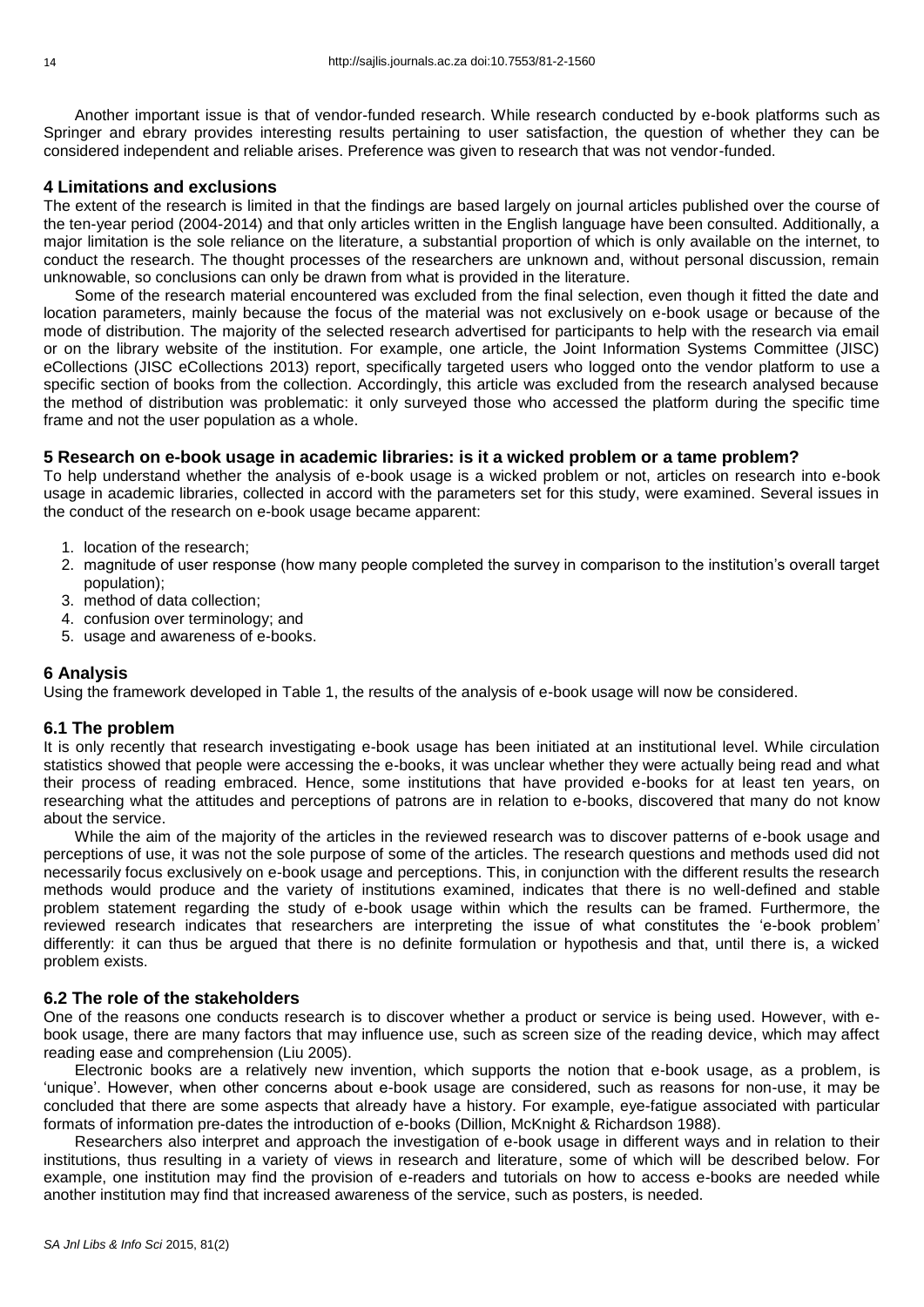The analysis of the research literature included in the study indicates that the approach to the investigation of e-book usage differs from researcher to researcher and hence from stakeholder to stakeholder, and while the overall problem (ebook usage) is acknowledged, the research into the problem and possible solutions are not the same from researcher to researcher. Consequently, there is, as yet, no research paradigm, which is suggestive of the presence of a wicked problem.

### **6.3 The 'stopping rule'**

The analysis of the research literature included in this study indicates that this 'substitutionary' view may be mistaken and that 'usage' comprises a social component involving multiple views, including the researchers themselves and extending to the collection managers and the users (Croft & Bedi 2004). Not all the literature gathered provided solutions or recommendations: Zhang and Beckman (2011) and Li et al. (2011) report on data collected and analysed, but no recommendations are made. For example, they report that e-book usage and awareness is low but do not necessarily develop the analysis to suggest how, in the circumstances, the institution could or should combat such issues. In others, some attempt is made to suggest approaches to improve visibility. For example, an improvement in advertising and training with regards to the use of e-books (Makin 2008; Folb, Wessel & Czechowski 2011) is aimed at development within the institution, whilst other recommendations were specifically aimed at a set of vendors (Abdullah & Gibb 2008; Lincoln 2013). Such recommendations cannot, of themselves, be regarded as of general significance or applicability.

It seems likely that any policy that is developed regarding e-book provision and substitutability at an institutional level would be individual to that institution since each academic institution is affected and influenced by the community that it seeks to serve. Consequently, for an academic institution to adopt a collection management policy in respect to e-books similar to a neighbouring institution without having tested user acceptability may be unwise. In respect of this characteristic, the assessment of e-book usage may be seen as a wicked problem because there is no agreed-upon body of research techniques.

#### **6.4 The nature of the problem**

The solution to any problem that involves people should not be considered as either true or false, because each is different, reflecting education, culture and upbringing, and it is not easy to predict what an individual might do, or be able to do, to control the confounding factors as one might do in an experiment.

Analysis of the literature included in this study revealed several examples where the difficulties of collection of valid and accurate data about e-book usage were exacerbated by the use of a survey as the sole research method, which exacerbated issues such as confusion over terminology and misinterpretation of questions (Springer 2013), factors that only become apparent from the comments made by participants (Shelburne 2009). Instead of a survey, a focus group or a semi-structured interview could be used, where the confusion over terminology would be (it is to be hoped) eliminated. However, these research methods are expensive. It would seem that any solution to the collection of accurate and representative data on e-book usage will be time-consuming and resource-hungry, to the extent that it may be a prohibitively expensive exercise.

It would appear that a tacit assumption in the development of collection management policy around the supply of ebooks is that the utility of the print format and the e-book format are similar and that the information conveyed by each is identical. However, a complicating factor is that recent research has suggested that there may be a cognitive difference in comprehension between those reading text using print-on-paper resources and those reading the same text as an e-book (see, for example, Mangen, Walgermo & Brønnick 2013). This research tends to support the view that e-books and printon-paper books may not necessarily be considered as substitutes for each other. It is also possible that there are other, less tangible, differences in the experiences of using each that only a psycholinguistic investigation may uncover.

#### **7 The extent of the problem**

E-book usage can be seen as a wicked problem with regards to this and the earlier-described characteristics because there is no consensus on how to reliably measure e-book usage, and the effects of reading results differ, depending on the research method used and questions asked. Moreover, there may be an, hitherto unexplained, cognitive effect as a confounding factor.

Whether e-book usage is a symptom of another problem is debatable. E-books were first invented as a potential answer to the need to facilitate information dissemination and also to prove that the infant technology was viable. In other words, it can also be understood that concern about e-book usage is a symptom of uncertainties surrounding the technology of e-books: this, in turn, is a symptom of the greater problem of information distribution.

Some would argue that the information profession is over-analysing the issue of e-book usage as people will use whatever format is available to them at their time of need. Others would argue that e-book usage is a problem that produces long-term effects, such as reading comprehension, which involves focusing, understanding and memory, especially if the use of e-books is incorporated into the school curriculum (Macedo-Rouet et al. 2003; Jeong 2010). However, this is an ongoing debate and more studies need to be done (Maynard & McKnight 2001; Grimshaw et al. 2007). Nevertheless, there is evidence to suggest sufficient uncertainty about the problem space to imply that this is a wicked problem.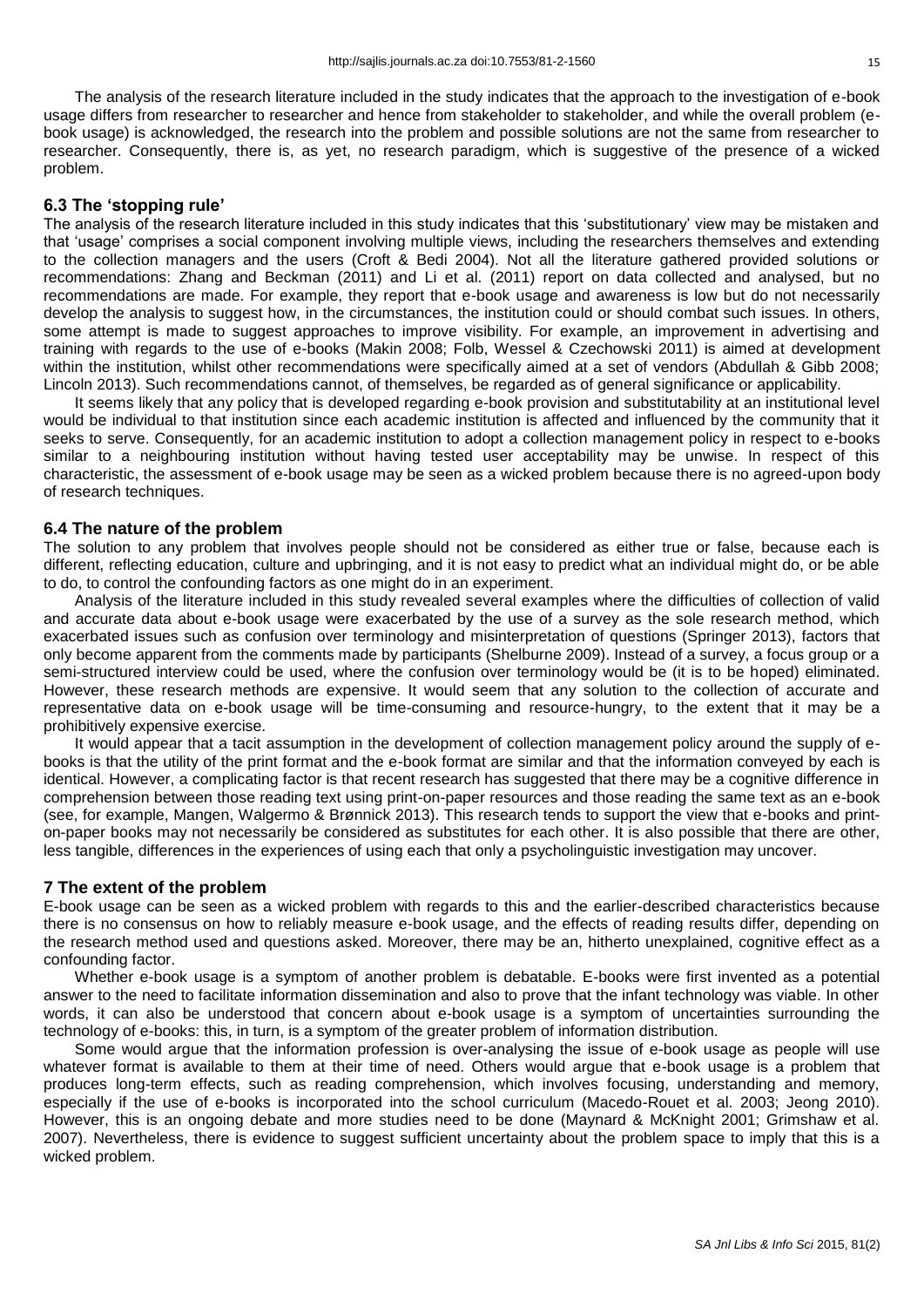## **8 Conclusion**

Academics and researchers alike have been stating that the shift from reading print to reading from a screen was going to change how people read, write and comprehend. Levy stated that:

[Digital libraries are] participating in a general societal trend toward shallower, more fragmented, and less concentrated reading (Levy 1997: 202).

While research has focused mainly on e-book usage and users' perceptions as well as comparative reports on ebook expenditure amongst institutions (Library Journal 2010), little rigorous research has been conducted on print versus digital literacy and the positive or negative effects reading from a digital device may have on an individual.

Analysis of research conducted in the United States and the United Kingdom spanning a ten-year period reveals a variety of research methods, target populations, questions and results, making it impossible to arrive at a reliable set of generalisable conclusions. However, two issues stood out the most. The first was that many participants in research undertaken did not know what an e-book was. This is seen when participants chose the "I do not know option" in the survey, and in some cases it was also discovered that participants did not know what an electronic resource was (Levine-Clark 2006).

Another interesting observation is confusion over the term 'usage'. It is a term which highlights a particular weakness, so far, in the research of e-book usage: the idea of 'use' differs from person to person.

It is difficult to produce accurate results and for other researchers to interpret those results when there is confusion over what an e-book is and what is meant by the term 'usage'. Another point that emerged from the analysis of the research is that some questions were too vague to collect meaningful data. For example, the JISC Collections (2009) and University of Liverpool eBook Study (2010) asked respondents how often they use e-books, or how many times have they used e-books in the past month: however, they did not consider that the answer to this question is dependent on the workload of the respondent. Other questions were asked but had no apparent value in the overall research. For example, Brahme and Gabriel (2012) and Cassidy, Martinez and Shen (2012) asked respondents about their age and gender; however the results of these two questions and reasoning behind asking them were never discussed.

There is a lack of research emanating from European countries, Africa and Australasia. It is evident that more research needs to be done on the subject of e-book usage on a global scale, especially as the internet and the use of electronic resources are – at least, in some contexts – replacing visits to the library and the reading of a physical book. This is especially worrying when studies have shown that the human brain does not necessarily comprehend and retain information read from a screen to the same extent as reading from the printed page.

The consequences of early adoption of e-books are that copious amounts of money may have been spent on a service that was not being used due to lack of awareness; that the disadvantages of spending long periods of time reading from a screen may have been ignored; and that the availability of the print format has become less promoted.

Earlier, the characteristics of a wicked problem were analysed in comparison to the problem of e-book usage, and while the comparison revealed that it appears to have the characteristics of a wicked problem, the researchers are still hesitant to call it such. This is because the characteristics of a wicked problem do not encapsulate the enormity and complexity that surrounds e-book usage. It is apparent that there is a problem: one that came into existence with the advancement of technology that changed the way in which the reader interacts with the physical format and replaced it with an apparent replication of that format. Furthermore, it will remain a problem until more research is conducted into the process of reading with electronic devices and understanding the advantages and disadvantages of such a process.

Folb, Wessel and Czechowski (2011: 226) suggested the following:

Perhaps librarians are spending too much time thinking about information containers (print versus electronic), a library-centric way of thinking, and not about the content.

They proceed to state (using data collected from their research) that users would use the format (or 'container') that was available to them. The idea that people are more interested in the content than the 'container' or format in which it is consumed is not a new idea, and was expressed by the OCLC in 2004 (OCLC 2004). Researchers may be over-thinking and over-reacting, and while research evidence supports claims such as the negative effects of e-reading and comprehension, it has not stopped society from embracing this technology and, hence, it is safe to say that e-books are here to stay.

#### **References**

Abdullah, N. and Gibb, F. 2008. Students' attitudes towards e-books in a Scottish higher education institute: part 1. *Library Review*, 57(8): 593-605.

Ackoff, R. L. 1974. *Redesigning the future: a systems approach to societal problems*. New York: Wiley.

Al, U., Soydal, I. and Tonta, Y. 2010. Analysis of e-book use: the case of ebrary. *Proceedings of 14th International Conference on Electronic Publishing*. 16-18 June 2010. Helsinki, Finland: ELPUB. [Online].

http://eprints.rclis.org/14696 (10 November 2015).

Batie, S. S. 2008. Wicked problems and applied economics. *American Journal of Agricultural Economics*, 90(5): 1176- 1191.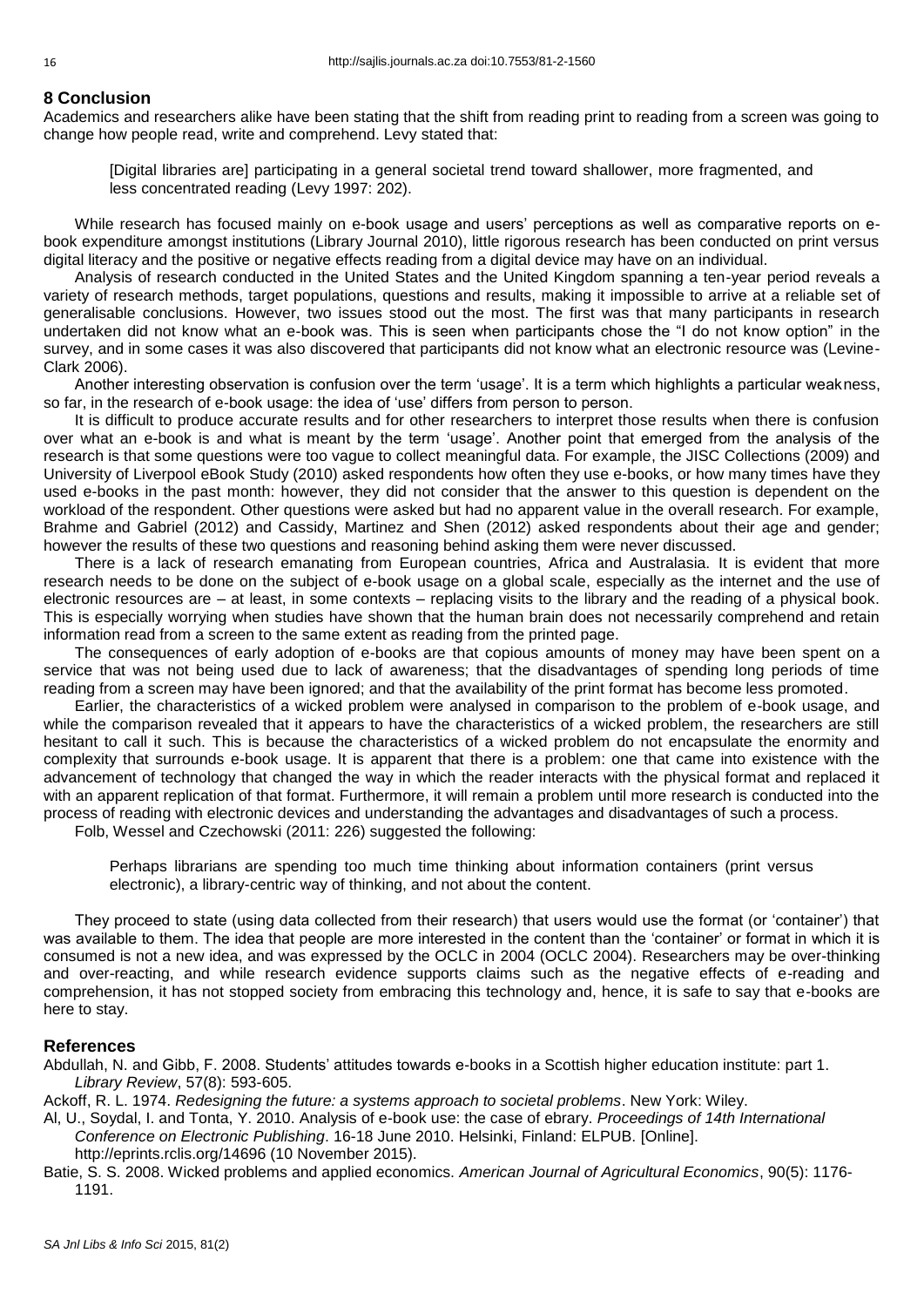- Brahme, M. and Gabriel, L. 2012. Are students keeping up with the e-book evolution? Are e-books keeping up with students' evolving needs?: Distance students and e-book usage, a survey. *Journal of Library & Information Services*, 6(3-4): 180-198.
- Brown, L. 2009. Ebooks and the academic library: their usage and effect. MSc (Econ) dissertation. University of Aberystwyth.

Bucknell, T. 2012. Buying by the bucketful: a comparative study of e-book acquisition strategies. *Insights*, 25(1): 51-60.

- Burns, D., Hyde, P. and Killett, A. 2013. Wicked problems or wicked people? Reconceptualising institutional abuse. *Sociology of Health and Illness*, 35(4): 514-528.
- Cassidy, E. D., Martinez, M. and Shen, L. 2012. Not in love, or not in the know? Graduate student and faculty use (and non-use) of e-books. *Journal of Academic Librarianship*, 38(6): 326-332.
- Checkland, P. and Poulter, J. 2006. *Learning for action: a short definitive account of Soft Systems Methodology and its use for practitioners, teachers and students*. Chichester: Wiley.
- Churchman, C. W. 1967. Guest editorial: wicked problems. *Management Science*, 14(4): B141-B142.
- Conklin, J. 2005. *Wicked problems and social complexity*. [Online]. http://cognexus.org/wpf/wickedproblems.pdf (14 August 2015).
- Conklin, J., Basadur, M. and VanPatter, G. K. 2007. Rethinking wicked problems: unpacking paradigms, bridging universes. *NextD Journal*, 10(1): 1-29.
- Croft, R., and Bedi, S. 2004. Ebooks for a distributed learning university: the Royal Roads University case. *Journal of Library Administration*, 41(1-2): 113-137.
- Dillion, A., McKnight, C. and Richardson, J. 1988. Reading from paper versus reading from screen. *The Computer Journal*, 31(5): 457-464.
- Folb, B. L., Wessel, C. B. and Czechowski, L. J. 2011. Clinical and academic use of electronic and print books: the Health Sciences Library system e-book study at the University of Pittsburgh. *Journal of the Medical Library Association*, 99(3): 218-228.
- Grimshaw, S., Dungworth, N., McKnight, C. and Morris, A. 2007. Electronic books: children's reading and comprehension. *British Journal of Educational Technology*, 38(4): 583-599.
- Hancock, D. 2010. *Tame, messy and wicked risk leadership*. Surrey, England: Gower.
- Jabr, F. 2013. *The reading brain in the digital age: the science of paper versus screens*. [Online]. <http://www.scientificamerican.com/article/reading-paper-screens/> (10 November 2015).
- Jeong, H. 2010. A comparison of the influence of electronic books and paper books on reading comprehension, eye fatigue, and perception. *The Electronic Library*, 30(3): 390-408.
- JISC Collections. 2009. *Headline findings from the user surveys: final report*. [Online].
- http://observatory.jiscebooks.org/reports/headline-findings-from-the-user-surveys/ (10 November 2015).
- JISC eCollections. 2013. *JISC Historic Books: user satisfaction survey 2012-13 report*. [Online].
- http://ecollections.mimas.ac.uk/Files/JHB\_survey\_report\_2012-13.pdf (10 November 2015).
- Kreuter, M. W., De Rosa, C., Howze, E. H. and Baldwin, G. T. 2004. Understanding wicked problems: a key to advancing environmental health promotion. *Health Education & Behaviour*, 31(4): 441-454.
- Levine-Clark, M. 2006. Electronic book usage: a survey at the University of Denver. *portal: Libraries and the Academy*, 6(3): 285-299.
- Levy, D. M. 1997. "I read the news today. Oh boy": reading and attention in digital libraries. *Proceedings of the second ACM International Conference on Digital Libraries*. 23-26 July 1997. Philadelphia, Pennsylvania: ACM. 202-211. [Online]. DOI:10.1145/263690.263817 (14 August 2015).
- Library Journal. 2010. *Survey of ebook penetration and use in U.S. academic libraries*. [Online]. [http://c0003264.cdn2.cloudfiles.rackspacecloud.com/Academic%20Library%20Ebook%20Report\\_2.pdf](http://c0003264.cdn2.cloudfiles.rackspacecloud.com/Academic%20Library%20Ebook%20Report_2.pdf) (15 August 2015).
- Li, C., Poe, F., Potter, M., Quigley, B. and Wilson, J. 2011. *UC Libraries academic e-book usage survey*. [Online]. http://www.cdlib.org/services/uxdesign/docs/2011/academic\_ebook\_usage\_survey.pdf (10 November 2015).
- Lincoln, T. D. 2013. Reading and e-reading for academic work: patterns and preferences in theological studies and religion. *Theological Librarianship*, 6(2): 34-52.
- Liu, Z. 2005. Reading behaviour in the digital environment: changes in reading behaviour over the past ten years. *Journal of Documentation*, 61(6): 700-712.
- Macedo-Rouet, M., Rouet, J.F., Epstein, I. and Fayard, P. 2003. Effects of online reading on popular science comprehension. *Science Communication*, 25(2): 99-128.
- Maynard, S. and McKnight, C. 2001. Children's comprehension of electronic books: an empirical study. *The New Review of Children's Literature and Librarianship*, 7(1): 29-53.
- Makin, K. 2008. *Rosemary Murray Library: eBooks survey 2008*. [Online].

http://www.murrayedwards.cam.ac.uk/files/49ede79d6b9b4.pdf (10 November 2015).

- Mangen, A., Walgermo, B. R. and Brønnick, K. 2013. Reading linear texts on paper versus computer screen: effects on reading comprehension. *International Journal of Educational Research*, 58 (2013): 61–68.
- Mitroff, I. I. and Mason, R. O. 1980. Structuring ill-structured policy issues: further explorations in a methodology for messy problems. *Strategic Management Journal*, 1(4): 331-342.